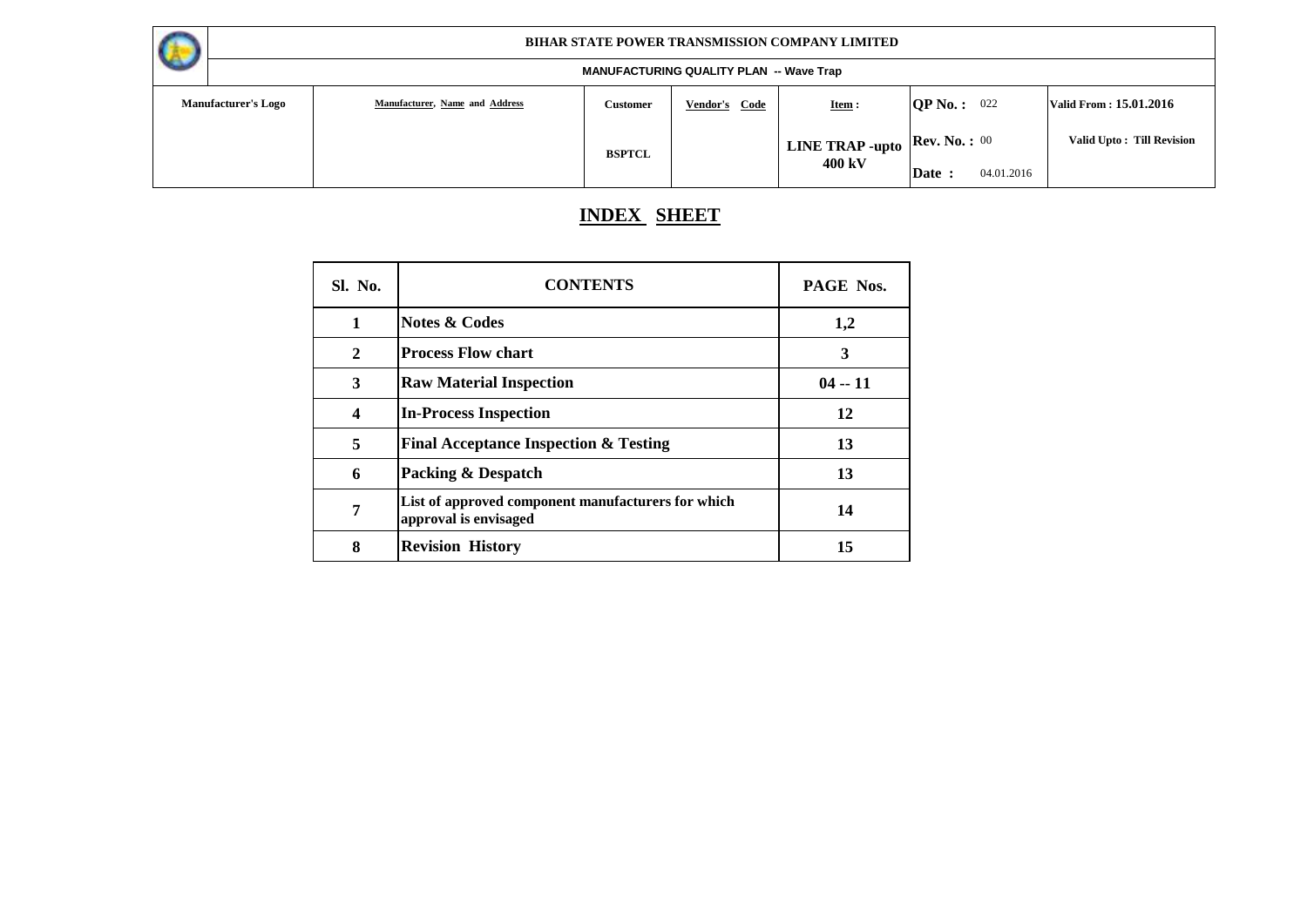|        |                                   | <b>BIHAR STATE POWER TRANSMISSION COMPANY LIMITED</b>                             |                 | Page 2 of 15                                   |                                                            |                       |            |                           |
|--------|-----------------------------------|-----------------------------------------------------------------------------------|-----------------|------------------------------------------------|------------------------------------------------------------|-----------------------|------------|---------------------------|
|        |                                   |                                                                                   |                 | <b>MANUFACTURING QUALITY PLAN -- Wave Trap</b> |                                                            |                       |            |                           |
|        | <b>Manufacturer's Logo</b>        | Manufacturer, Name and Address                                                    | <b>Customer</b> | Vendor's Code                                  | Item:                                                      | <b>OP No. :</b> 022   |            | Valid From: 15.01.2016    |
|        |                                   |                                                                                   |                 |                                                | <b>LINE TRAP-</b>                                          | <b>Rev. No.:</b> $00$ |            | Valid Upto: Till Revision |
|        |                                   |                                                                                   | <b>BSPTCL</b>   |                                                | upto $400 \text{ kV}$                                      | Date:                 | 04.01.2016 |                           |
|        |                                   |                                                                                   |                 |                                                |                                                            |                       |            |                           |
| Code 1 |                                   | Indicates place where testing is planned to be performed i.e. Inspection location | Code 2          |                                                | Indicates who has to perform the tests i.e. Testing Agency |                       |            |                           |
| A      | At Equipment Manufacturer's works |                                                                                   |                 | The Equipment Manufacturer                     |                                                            |                       |            |                           |
| в      | At Component Manufacturer's works |                                                                                   | ĸ               | The Component Manufacturer                     |                                                            |                       |            |                           |
| C      | At Authorised Distributor's place |                                                                                   |                 | The Third Party                                |                                                            |                       |            |                           |
| D      | At Independent Lab                |                                                                                   | м               | The Turnkey Contractor                         |                                                            |                       |            |                           |
| Е      | At Turn Key Contractor's location |                                                                                   |                 |                                                |                                                            |                       |            |                           |
|        | Not specified                     |                                                                                   |                 |                                                |                                                            |                       |            |                           |

|             | Not specified                                                                                                                                                                                                                                                                                                                                                                  |                  |                                                                                                                                                                                                                                       |
|-------------|--------------------------------------------------------------------------------------------------------------------------------------------------------------------------------------------------------------------------------------------------------------------------------------------------------------------------------------------------------------------------------|------------------|---------------------------------------------------------------------------------------------------------------------------------------------------------------------------------------------------------------------------------------|
| Code 3<br>Ō | Indicates who shall witness the tests i.e. Witnessing Agency<br>Component Manufacturer itself<br>Component Manufacturer and Equipment Manufacturer<br>Component Manufacturer, Equipment Manufacturer and Contractor<br>Equipment Manufacturer itself<br><b>Equipment Manufacturer and Contractor</b><br>Equipment Manufacturer, Contractor and/or BSPTCL<br>Third Party itself | Code 4<br>W<br>⌒ | Review of Test Reports/Certificates<br>By Equipment manufacturer<br>By Contractor during product/process inspection<br>By BSPTCL during product/process inspection<br>By Contractor and / or BSPTCL during product/process inspection |
| N           | Code 5 Whether specific approval of sub-vendor / Component make is envisaged?<br>Envisaged<br>Not Envisaged                                                                                                                                                                                                                                                                    | Code 6<br>N      | Whether test records required to be submitted after final inspection for issuance of Dispatch<br>Instructions & Clearance<br>Yes<br>No                                                                                                |

#### **Notes:**

1. The MQP should be read in conjunction with BSPTCL specification and shall deem to include additional tests if any required as per the contract.

2. BSPTCL specification shall include provisions of letter of Award , BSPTCL approved drawings /technical data sheet / BOM / test schedule / test procedure applicable to the specific contract.

3. In case of any contradiction between the manufacturer's plant standards , this MQP and BSPTCL specification following precedence shall be followed :-

- a) BSPTCL specification .
- b) This Manufacturing Quality plan.
- c) Manufacturer's plant standards .

4. It is the responsibility of the manufacturer to ensure that this document is readily available at their works, as well as at the works of their sub vendors in order to avoid any delay at the time of inspection.

5. The manufacturer shall ensure that their as well as their sub vendors control , metering & testing instruments are duly calibrated and should have calibration certificates traceable . to Indian / International standards . Calibration records should be available during inspection by BSPTCL . Key testing instruments will be calibrated only by NABL accredited laboratories .

6. In case of any tests being carried out at third party lab , such lab / facility should be NABL accredited / accepted by BSPTCL.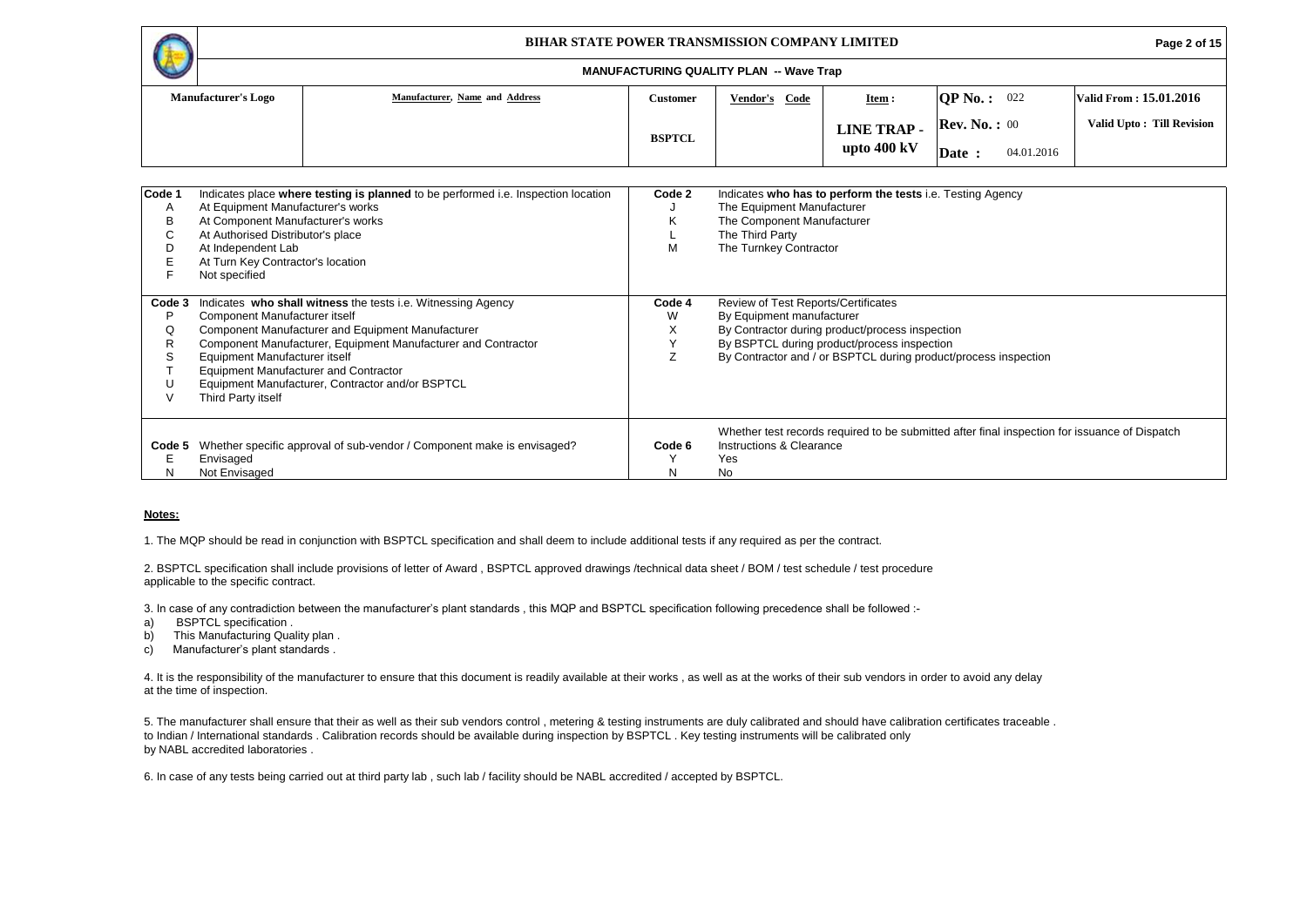#### **Page 3 of 15**

| V                          |                                |               | <b>MANUFACTURING QUALITY PLAN -- Wave Trap</b> |                       |                       |            |                            |
|----------------------------|--------------------------------|---------------|------------------------------------------------|-----------------------|-----------------------|------------|----------------------------|
| <b>Manufacturer's Logo</b> | Manufacturer, Name and Address | Customer      | <b>Vendor's</b><br>Code                        | Item:                 | $OP$ No. :            | 022        | Valid From : 15.01.2016    |
|                            |                                | <b>BSPTCL</b> |                                                | <b>LINE TRAP-</b>     | <b>Rev. No.:</b> $00$ |            | Valid Upto : Till Revision |
|                            |                                |               |                                                | upto $400 \text{ kV}$ | Date                  | 04.01.2016 |                            |

7. The manufacturer shall maintain the proper co-relation of test certificates from raw material stage to finished product stage and the records should be available during inspection by BSPTCL.

8. Terminal connectors to be inspected separately as per BSPTCL .

9. Manufacturer shall show the approval of BSPTCL Engineering for all contract specific type tests , including specific type tests if any as per the BSPTCL specification, at the time of final inspection

10. All packing cases should be marked with BSPTCL LOA details , name of project , item description and Dispatch Instructions & Clearance number (by which material has been cleared for dispatch ) .

11. One copy of test report , Dispatch Instructions & Clearance shall also be sent along with consignment .

12. Inspection of spare items ordered by BSPTCL shall also be governed by the provisions of this MQP . Items if not governed under MQP shall be offered for inspection as per BSPTCL specifications / Relevant-Indian / International Specification .

13. The manufacturer shall align their quality system and that of their sub-vendors to the requirements of latest ISO 9000 quality standards in a time bound manner .

14. BSPTCL may review the effective implementation of the processes during the product-inspection / process-inspection. In case any violation in process or process parameters are observed, the reason along with corrective & preventive measures shalll be conveyed to BSPTCL within 2 weeks.

15. Any change in design / process / sub-vendors shall call for review by BSPTCL and revision of MQP, if necessary.

EM: Equipment Manufacturer CM: Component Manufacturer MPR : Manufacturing Process Record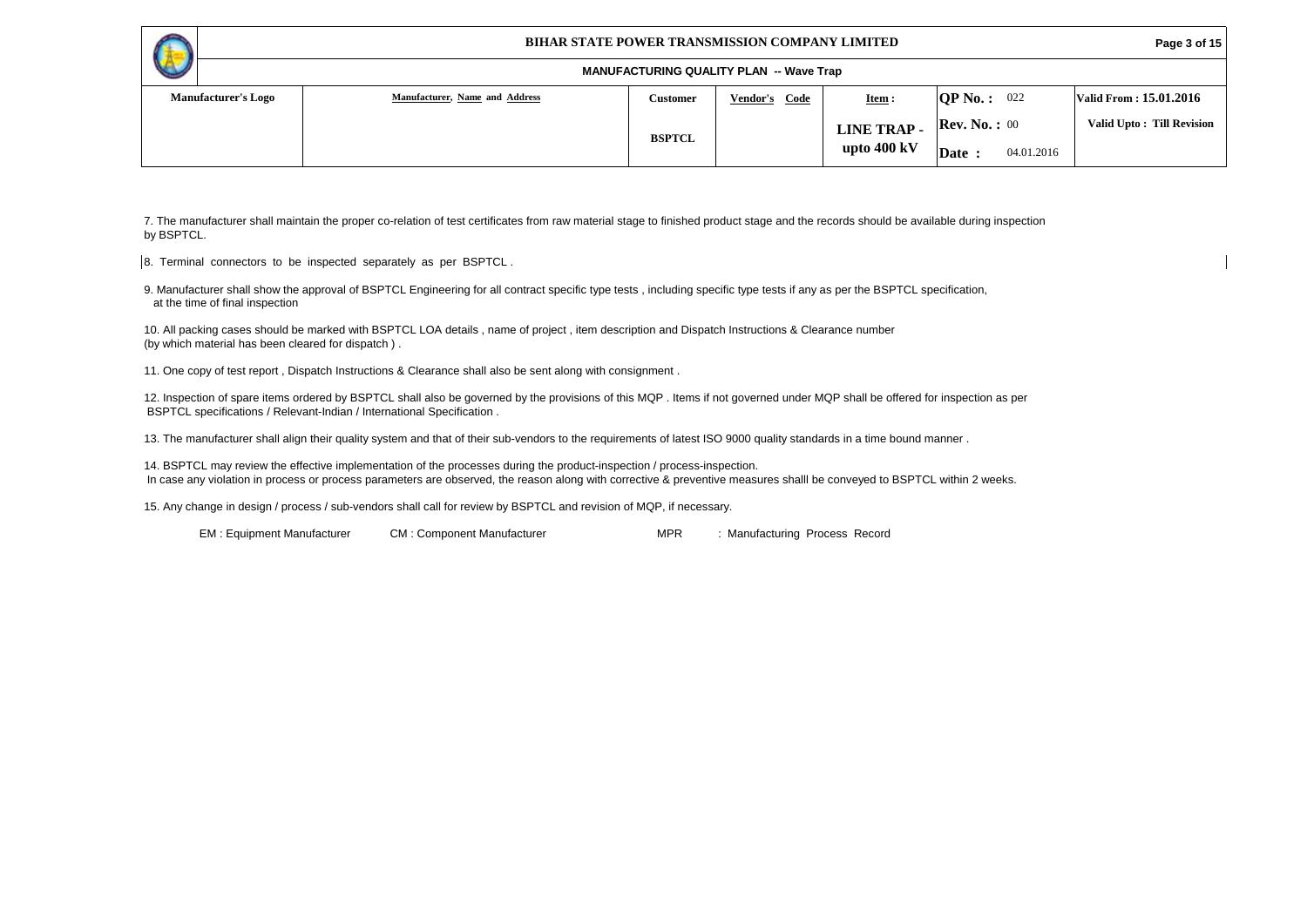

 $\overline{\phantom{a}}$ 

**BIHAR STATE POWER TRANSMISSION COMPANY LIMITED**

**MANUFACTURING QUALITY PLAN -- Wave Trap**

**FLOW CHART upto 400 kV WT (MQP No. 022 , Rev.00 )**

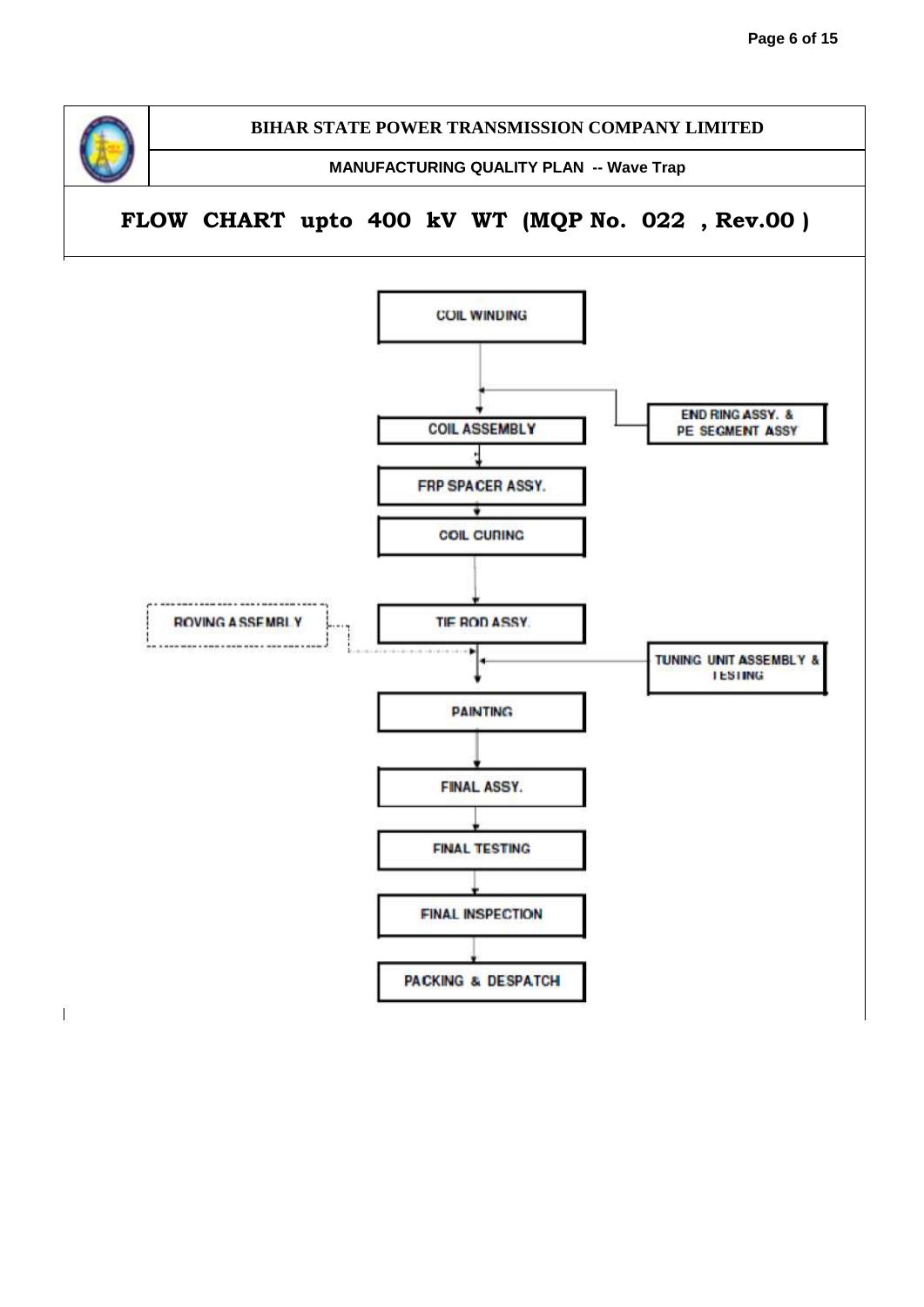

| <b>Manufacturer's Logo</b> | Manufacturer, Name and Address<br><b>Customer</b><br>Vendor's Code |               | $Item :$                                                | QP No. : | 022        | Valid From: 15.01.2016    |  |
|----------------------------|--------------------------------------------------------------------|---------------|---------------------------------------------------------|----------|------------|---------------------------|--|
|                            |                                                                    | <b>BSPTCL</b> | <b>LINE TRAP -upto</b> $\left \text{Rev. No. :}\right $ |          | $00\,$     | Valid Upto: Till Revision |  |
|                            |                                                                    |               | 400 kV                                                  | Date:    | 04.01.2016 |                           |  |

| Sl. No       | Components / Operations &<br><b>Description of Test</b> | Type of<br><b>Check</b> | Quantum of Check /<br>Sampling with basis | <b>Reference Document for Testing</b> | <b>Acceptance Norms</b>                                                                                                                                               | <b>Format of Record</b> | 1 <sup>1</sup>  | $\overline{2}$ | <b>Applicable Codes</b><br>$\mathbf{3}$ | $\overline{4}$ | $\overline{5}$          | 6           | <b>Remarks</b> |
|--------------|---------------------------------------------------------|-------------------------|-------------------------------------------|---------------------------------------|-----------------------------------------------------------------------------------------------------------------------------------------------------------------------|-------------------------|-----------------|----------------|-----------------------------------------|----------------|-------------------------|-------------|----------------|
| $\mathbf{A}$ | <b>Material Inspection</b><br>Raw                       |                         |                                           |                                       |                                                                                                                                                                       |                         |                 |                |                                         |                |                         |             |                |
| -1           | ALUMINIUM CONDUCTOR                                     |                         |                                           |                                       |                                                                                                                                                                       |                         |                 |                |                                         |                | $\overline{\mathbf{E}}$ |             |                |
| 1.1          | Tensile Strength                                        | Mechanical              | 1 Sample / lot                            | EM Specn.                             | EM Specn.                                                                                                                                                             | Component Mfg's TC      | $\, {\bf B} \,$ | K              | $\, {\bf p}$                            | W              |                         | $\mathbf N$ |                |
|              | [min]<br>[max]                                          |                         |                                           | <b>BSPTCL</b> specn                   | <b>BSPTCL</b> specn<br>23 $Kg/mm^2$<br>30 Kg / $mm2$                                                                                                                  |                         |                 |                |                                         |                |                         |             |                |
| 1.2          | Proof Stress [0.2%]                                     | Mechanical              | 1 Sample / lot                            | EM Specn.                             | EM Specn.                                                                                                                                                             | Component Mfg's TC      | $\mathbf{B}$    | K              | P                                       | W              |                         | $\mathbf N$ |                |
|              | [min]<br>[max]                                          |                         |                                           | <b>BSPTCL</b> specn                   | <b>BSPTCL</b> specn<br>20 Kg / $mm2$<br>27 Kg / $mm2$                                                                                                                 |                         |                 |                |                                         |                |                         |             |                |
| 1.3          | Electrical Conductivity                                 | Electrical              | 1 Sample / lot                            | EM Specn.                             | EM Specn.                                                                                                                                                             | Component Mfg's TC      | $\mathbf{B}$    | K              | $\mathbf{P}$                            | W              |                         | ${\bf N}$   |                |
|              | [min]<br>[max]                                          |                         |                                           | <b>BSPTCL</b> specn                   | <b>BSPTCL</b> specn<br>48 % IACS<br>56 % IACS                                                                                                                         |                         |                 |                |                                         |                |                         |             |                |
| 1.4          | Chemical Composition                                    | Chemical                | 1 Sample / lot                            | EM Specn.                             | EM Specn.                                                                                                                                                             | Component Mfg's TC      | $\mathbf{B}$    | K              | P                                       | W              |                         | $\mathbf N$ |                |
|              | [max]<br>[max]<br>[max]<br>[max]<br>[max]<br>[max]      |                         |                                           | <b>BSPTCL</b> specn                   | <b>BSPTCL</b> specn<br>$Si: 0.45 - 0.7 %$<br>Mg: 0.45 - 0.7 %<br>Fe: $0.4\%$<br>Cu: 0.05%<br>Mn: 0.1 %<br>Zn: 0.1 %<br>Ti: 0.1 %<br>Cr: 0.05 %<br>Balance - aluminium |                         |                 |                |                                         |                |                         |             |                |
| 1.5          | Dimensional check                                       | Physical                | 1 sample / lot                            | Plant Drg                             | Plant Drg                                                                                                                                                             | Eqpt. Mfg's TC          | A               | J              | S                                       | W              |                         | ${\bf N}$   |                |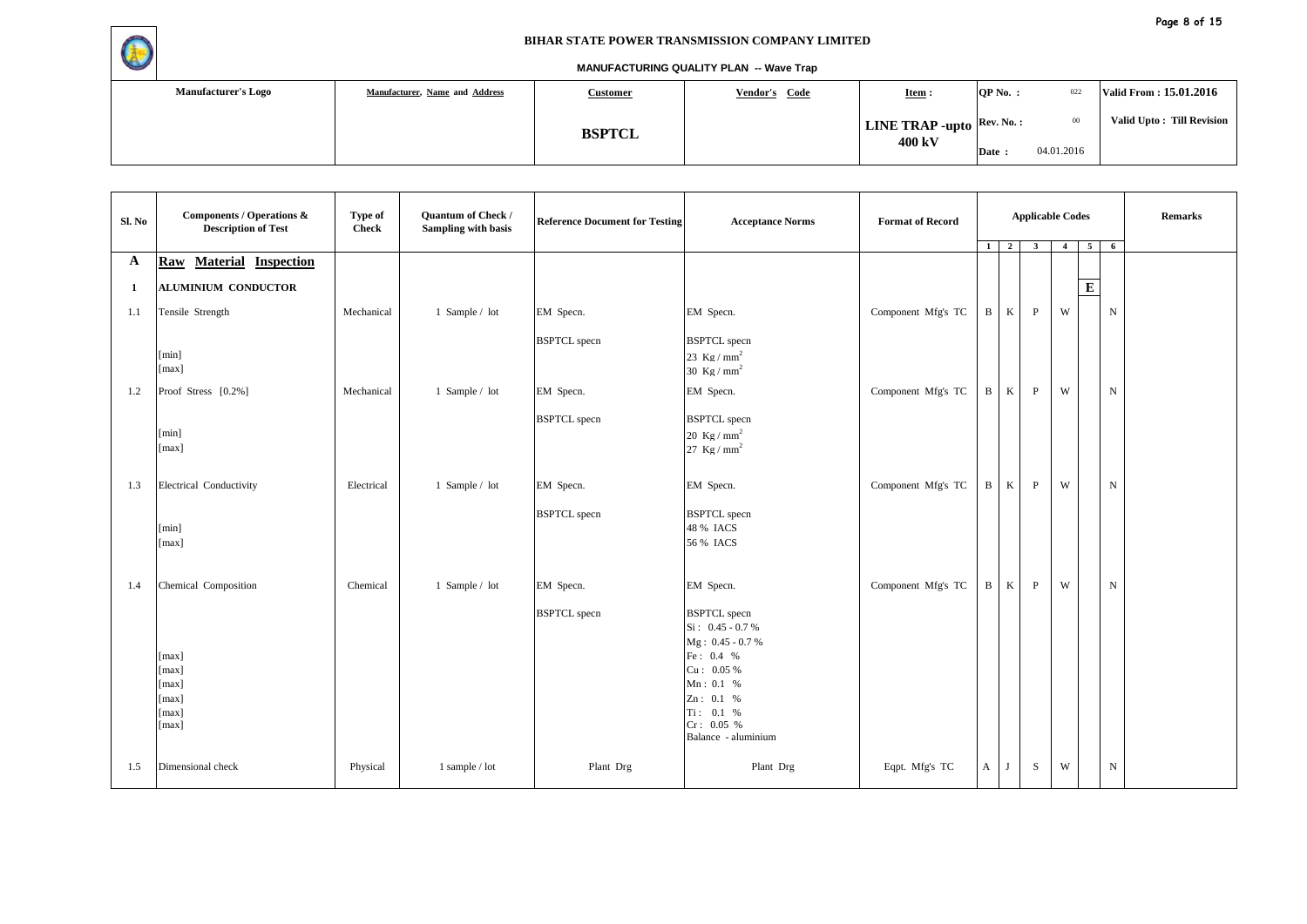

| <b>Manufacturer's Logo</b> | Manufacturer, Name and Address | <u>Customer</u> | Vendor's Code | $Item :$                                                | $OP No.$ : | 022        | Valid From: 15.01.2016     |
|----------------------------|--------------------------------|-----------------|---------------|---------------------------------------------------------|------------|------------|----------------------------|
|                            |                                | <b>BSPTCL</b>   |               | <b>LINE TRAP -upto</b> $\left \text{Rev. No. :}\right $ |            | $_{00}$    | Valid Upto : Till Revision |
|                            |                                |                 |               | 400 kV                                                  | Date:      | 04.01.2016 |                            |

| Sl. No         | Components / Operations &<br><b>Description of Test</b> | Type of<br><b>Check</b> | Quantum of Check /<br>Sampling with basis | <b>Reference Document for Testing</b> | <b>Acceptance Norms</b>                                                                                                                                              | <b>Format of Record</b>                |                      | $1 \mid 2 \mid$ | <b>Applicable Codes</b><br>$\overline{\mathbf{3}}$ | $\overline{4}$ | 5 <sub>1</sub> | -6                     | <b>Remarks</b> |
|----------------|---------------------------------------------------------|-------------------------|-------------------------------------------|---------------------------------------|----------------------------------------------------------------------------------------------------------------------------------------------------------------------|----------------------------------------|----------------------|-----------------|----------------------------------------------------|----------------|----------------|------------------------|----------------|
| $\overline{2}$ | <b>CROSS ARM</b><br>[BOX SECTION]                       |                         |                                           |                                       |                                                                                                                                                                      |                                        |                      |                 |                                                    |                | $\overline{E}$ |                        |                |
| 2.1            | <b>Chemical Composition</b>                             | Chemical                | 1 Sample / lot                            | EM Specn.                             | EM Specn.                                                                                                                                                            | Component Mfg's TC                     | $\mathbf{B}$         | K               | P                                                  | W              |                | $\mathbf N$            |                |
|                | [max]<br>[max]<br>[max]<br>[max]<br>[max]               |                         |                                           | BSPTCL specn /                        | BSPTCL specn /<br>$Si: 0.6 - 1.3 %$<br>Fe: 0.6 %<br>Cu: 0.1%<br>$Mn: 0.4 - 1.0 %$<br>$Mg: 0.4 - 1.2 %$<br>Zn: 0.1 %<br>Ti: 0.2 %<br>Cr: 0.25%<br>Balance - Aluminium |                                        |                      |                 |                                                    |                |                |                        |                |
| 2.2            | Tensile Strength<br>[min]                               | Mechanical              | 1 Sample / lot                            | EM Specn.                             | EM Specn.                                                                                                                                                            | Component Mfg's TC                     | $\mathbf{B}$         | K               | P                                                  | W              |                | $\mathbf N$            |                |
|                |                                                         |                         |                                           | BSPTCL specn /                        | BSPTCL specn /<br>31.5 Kg / $mm2$                                                                                                                                    |                                        |                      |                 |                                                    |                |                |                        |                |
| 2.3            | Proof Stress (0.2%)<br>[min]                            | Mechanical              | 1 Sample / lot                            | EM Specn.                             | EM Specn.                                                                                                                                                            | Component Mfg's TC                     | $\, {\bf B} \,$      | K               | $\, {\bf p}$                                       | W              |                | ${\bf N}$              |                |
|                |                                                         |                         |                                           | BSPTCL specn /                        | BSPTCL specn /<br>27.5 Kg / $mm2$                                                                                                                                    |                                        |                      |                 |                                                    |                |                |                        |                |
| 2.4            | Elongation<br>[min]                                     | Mechanical              | 1 Sample / lot                            | EM Specn.                             | EM Specn.                                                                                                                                                            | Component Mfg's TC                     | B                    | K               | $\mathbf{P}$                                       | W              |                | $\mathbf N$            |                |
|                |                                                         |                         |                                           | BSPTCL specn /                        | BSPTCL specn /<br>7%                                                                                                                                                 |                                        |                      |                 |                                                    |                |                |                        |                |
| $\mathbf{3}$   | <b>END RINGS</b>                                        |                         |                                           |                                       |                                                                                                                                                                      |                                        |                      |                 |                                                    |                | N              |                        |                |
| 3.1            | Dimension                                               | Physical                | 1 Sample / lot                            | <b>EM</b> Drawing                     | EM Drawing<br>Compliance to Plant Drg                                                                                                                                | Component Mfg's TC /<br>Eqpt. Mfg's TC | $\, {\bf B} \,$<br>A | $\rm K$<br>J    | $\mathbf{P}$<br>S                                  | W<br>W         |                | $\mathbf N$<br>$\,$ N  |                |
| 3.2            | Visual Inspection                                       | Visual                  | 100%                                      | EM Specn.                             | EM Specn.                                                                                                                                                            | Component Mfg's TC /<br>Eqpt. Mfg's TC | $\mathbf{B}$<br>A    | K<br>J          | P<br>S                                             | W<br>W         |                | ${\bf N}$<br>${\bf N}$ |                |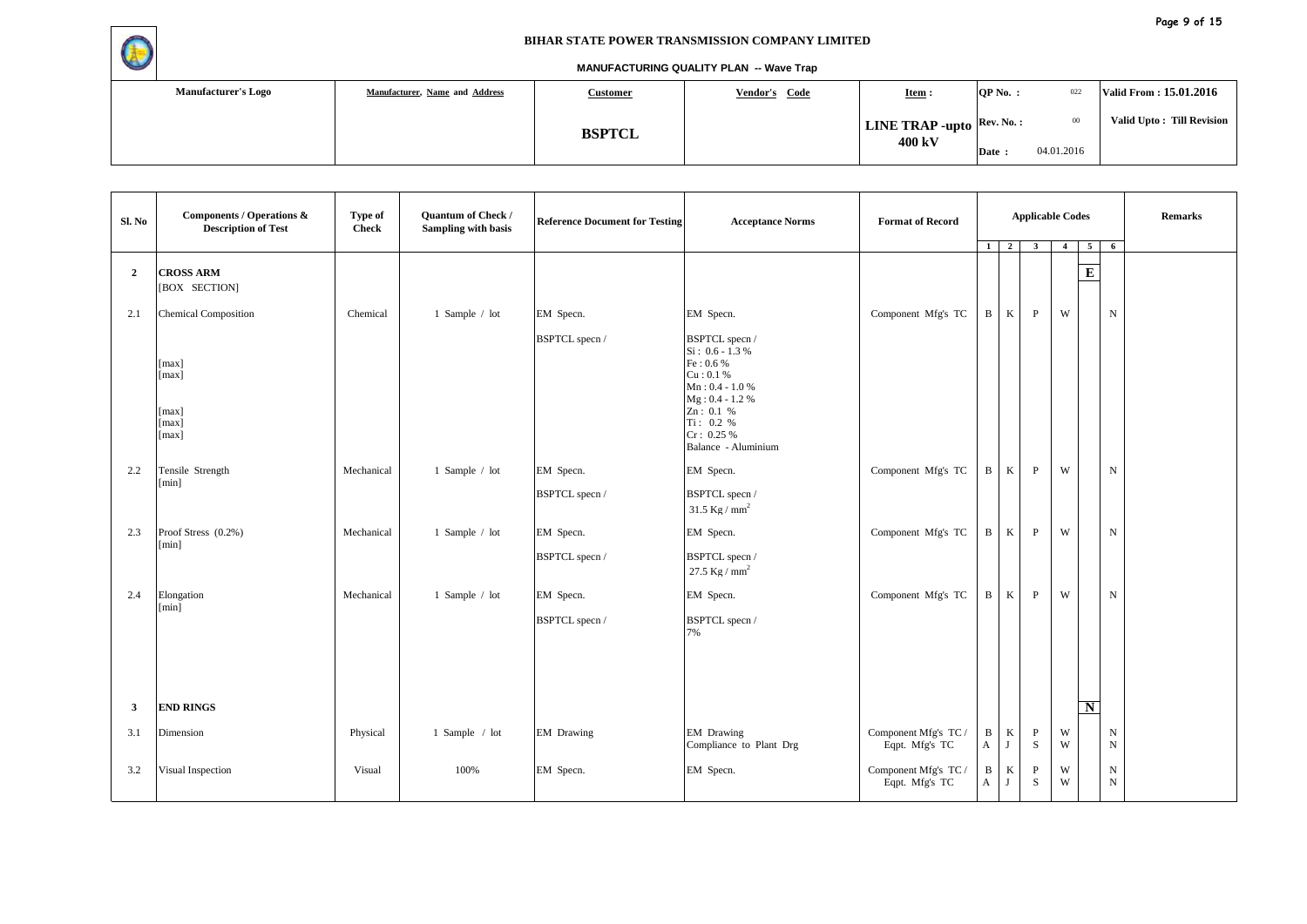

| <b>Manufacturer's Logo</b> | Manufacturer, Name and Address | <u>Customer</u> | Vendor's Code | $OP No.$ :<br>$Item :$                                                     | Valid From: 15.01.2016 |            |                           |
|----------------------------|--------------------------------|-----------------|---------------|----------------------------------------------------------------------------|------------------------|------------|---------------------------|
|                            |                                | <b>BSPTCL</b>   |               | <b>LINE TRAP -upto</b> $\begin{bmatrix} \text{Rev. No.}: \\ \end{bmatrix}$ |                        | $00\,$     | Valid Upto: Till Revision |
|                            |                                |                 |               | 400 kV                                                                     | Date:                  | 04.01.2016 |                           |

| Sl. No                  | Components / Operations &<br><b>Description of Test</b> | Type of<br><b>Check</b> | <b>Quantum of Check /</b><br>Sampling with basis        | <b>Reference Document for Testing</b> | <b>Acceptance Norms</b>                                                                 | <b>Format of Record</b>                    |                      | <b>Applicable Codes</b><br>$\overline{2}$<br>$\mathbf{3}$<br>5 <sub>5</sub><br>1<br>$\overline{4}$ |                   |        |                    | -6                       | <b>Remarks</b> |
|-------------------------|---------------------------------------------------------|-------------------------|---------------------------------------------------------|---------------------------------------|-----------------------------------------------------------------------------------------|--------------------------------------------|----------------------|----------------------------------------------------------------------------------------------------|-------------------|--------|--------------------|--------------------------|----------------|
| 3.3                     | Temperature Compatibility                               | Thermal                 | One Sample<br>from each lot<br>of 500 Nos or<br>thereof | EM Specn.<br><b>BSPTCL</b> specn      | EM Specn.<br><b>BSPTCL</b> specn<br>No Deformation when<br>keft at 155 Deg C for 24 hrs | Component Mfg's TC /<br>Eqpt. Mfg's TC     | $\, {\bf B} \,$<br>A | $\rm K$<br>J                                                                                       | $\mathbf{P}$<br>S | W<br>W |                    | ${\bf N}$<br>$\mathbf N$ |                |
| 3.4                     | Bending Strength<br>[min]                               | Mechanical              | One Sample<br>from each lot<br>of 500 Nos or<br>thereof | EM Specn.<br><b>BSPTCL</b> specn      | EM Specn.<br><b>BSPTCL</b> specn<br>40 Kg / $mm2$                                       | Component Mfg's TC /<br>Third Party Report | $\mathbf{B}$<br>D    | $\rm K$<br>$\mathbf{L}$                                                                            | $\, {\bf P}$<br>V | W<br>W |                    | ${\bf N}$<br>${\bf N}$   |                |
| $\overline{\mathbf{4}}$ | PRE PREG FOIL                                           |                         |                                                         |                                       |                                                                                         |                                            |                      |                                                                                                    |                   |        | $\overline{\bf N}$ |                          |                |
| 4.1                     | Visual Check                                            | Visual                  | 100%                                                    | EM Specn.                             | EM Specn.                                                                               | Component Mfg's TC /<br>Eqpt. Mfg's TC     | $\mathbf{B}$<br>A    | K<br>J                                                                                             | $\, {\bf P}$<br>S | W<br>W |                    | ${\bf N}$<br>$\mathbf N$ |                |
| 5                       | PERMA GLASS ROD<br>(FRP ROD)                            |                         |                                                         |                                       |                                                                                         |                                            |                      |                                                                                                    |                   |        | N                  |                          |                |
| 5.1                     | Dimension                                               | Physical                | 1 Sample / Lot                                          | EM Plant Drawing                      | EM Plant Drawing<br>Compliance to Plant Drg                                             | Component Mfg's TC /<br>Eqpt. Mfg's TC     | $\mathbf{B}$<br>A    | K<br>J                                                                                             | $\mathbf{P}$<br>S | W<br>W |                    | $\mathbf N$<br>${\bf N}$ |                |
| 5.2                     | Visual Inspection                                       | Visual                  | 100%                                                    | EM Specn.                             | EM Specn.                                                                               | Component Mfg's TC /<br>Eqpt. Mfg's TC     | $\mathbf{B}$<br>A    | $\rm K$<br>J                                                                                       | $\, {\bf p}$<br>S | W<br>W |                    | ${\bf N}$<br>${\bf N}$   |                |
| 5.3                     | <b>Tensile Strength</b><br>[min]                        | Mechanical              | 1 Sample / Lot                                          | EM Specn.<br><b>BSPTCL</b> specn      | EM Specn.<br><b>BSPTCL</b> specn                                                        | Component Mfg's TC                         | $\, {\bf B} \,$      | K                                                                                                  | $\mathbf{P}$      | W      |                    | $\mathbf N$              |                |
| 15.4                    | <b>Voltage Test</b>                                     | Electrical              | 1 Sample / Lot                                          | EM Specn.                             | EM Specn.<br>Min - 1.5 times of sparkover<br>voltage of respective LA used              | Component Mfg's TC /<br>Eqpt. Mfg's TC     | $\mathbf{B}$<br>A    | $\rm K$<br>J                                                                                       | $\, {\bf p}$<br>S | W<br>W |                    | ${\bf N}$<br>${\bf N}$   |                |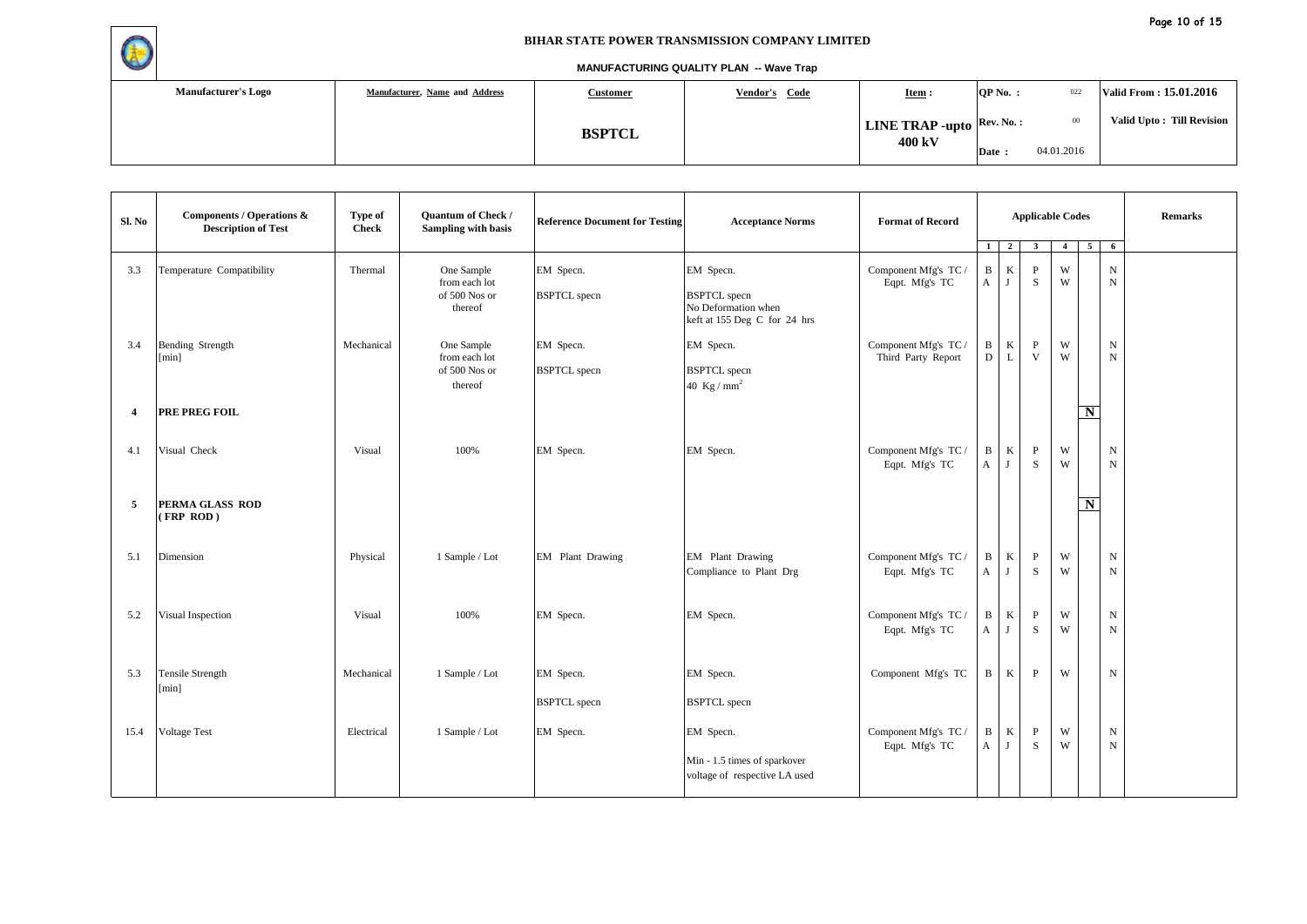

| <b>Manufacturer's Logo</b> | Manufacturer, Name and Address | <u>Customer</u> | Vendor's Code | $Item :$                                                | $OP No.$ : | 022             | Valid From: 15.01.2016     |
|----------------------------|--------------------------------|-----------------|---------------|---------------------------------------------------------|------------|-----------------|----------------------------|
|                            |                                | <b>BSPTCL</b>   |               | <b>LINE TRAP -upto</b> $\left \text{Rev. No.}: \right $ |            | 00 <sup>°</sup> | Valid Upto : Till Revision |
|                            |                                |                 |               | 400 kV                                                  | Date:      | 04.01.2016      |                            |

| Sl. No | <b>Components / Operations &amp;</b><br><b>Description of Test</b> | Type of<br><b>Check</b> | Quantum of Check /<br>Sampling with basis | <b>Reference Document for Testing</b> | <b>Acceptance Norms</b>                     | <b>Format of Record</b>                | $1 \quad 2$       |                         | <b>Applicable Codes</b><br>$\overline{\mathbf{3}}$ | $\overline{4}$               | $\overline{5}$          | $6\overline{6}$        | <b>Remarks</b> |
|--------|--------------------------------------------------------------------|-------------------------|-------------------------------------------|---------------------------------------|---------------------------------------------|----------------------------------------|-------------------|-------------------------|----------------------------------------------------|------------------------------|-------------------------|------------------------|----------------|
| 6      | <b>DISTANCE PIECE</b><br>[FRP SPACER]                              |                         |                                           |                                       |                                             |                                        |                   |                         |                                                    |                              | $\overline{\mathbf{N}}$ |                        |                |
| 6.1    | Dimension                                                          | Physical                | 5 samples / lot                           | EM Plant Drawing                      | EM Plant Drawing<br>Compliance to Plant Drg | Component Mfg's TC /<br>Eqpt. Mfg's TC | B<br>A            | $\rm K$<br>$\mathbf{J}$ | $\mathbf{P}$<br>${\bf S}$                          | W<br>W                       |                         | ${\bf N}$<br>${\bf N}$ |                |
| 6.2    | Visual Inspection                                                  | Visual                  | 100%                                      | EM Specn.                             | EM Specn.                                   | Component Mfg's TC /<br>Eqpt. Mfg's TC | $\, {\bf B}$<br>A | $\bf K$<br>J            | $\, {\bf P}$<br>${\bf S}$                          | $\ensuremath{\text{W}}$<br>W |                         | ${\bf N}$<br>${\bf N}$ |                |
| 7.0    | STAINLESS STEEL TIE ROD                                            |                         |                                           |                                       |                                             |                                        |                   |                         |                                                    |                              | $\mathbf N$             |                        |                |
| 7.1    | Property of Non - Magnetism                                        | Electrical              | 100%                                      | EM Specn.                             | EM Specn.<br>Should be Non Magnetic         | Component Mfg's TC /<br>Eqpt. Mfg's TC | $\, {\bf B}$<br>A | $\bf K$<br>J            | $\mathbf{P}$<br>S                                  | $\mathbf W$<br>W             |                         | ${\bf N}$<br>${\bf N}$ |                |
| 7.2    | Dimension                                                          | Physical                | 1 sample / $lot$                          | EM Plant Drawing                      | EM Plant Drawing<br>Compliance to Plant Drg | Component Mfg's TC /<br>Eqpt. Mfg's TC | $\, {\bf B}$<br>A | K<br>J                  | $\mathbf{P}$<br>${\bf S}$                          | $\ensuremath{\text{W}}$<br>W |                         | ${\bf N}$<br>${\bf N}$ |                |
| 7.3    | Visual Inspection                                                  | Visual                  | 100%                                      | EM Specn.                             | EM Specn.                                   | Component Mfg's TC /<br>Eqpt. Mfg's TC | $\, {\bf B}$<br>A | $\bf K$<br>J            | $\, {\bf P}$<br>S                                  | W<br>W                       |                         | ${\bf N}$<br>${\bf N}$ |                |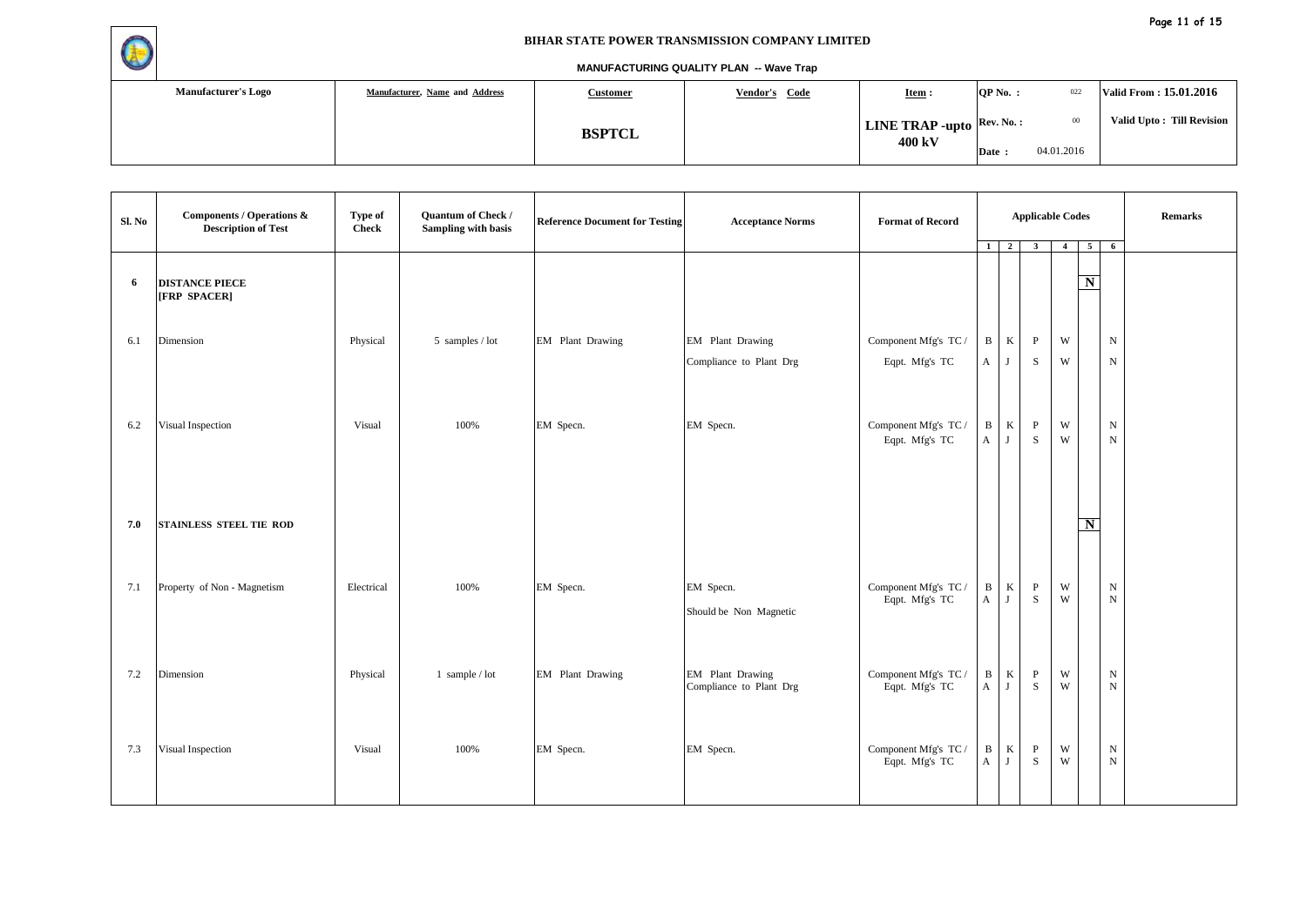

| <b>Manufacturer's Logo</b> | Manufacturer, Name and Address | <b>Customer</b> | Vendor's Code | $Item :$                                                | QP No. : | 022        | Valid From: 15.01.2016    |
|----------------------------|--------------------------------|-----------------|---------------|---------------------------------------------------------|----------|------------|---------------------------|
|                            |                                | <b>BSPTCL</b>   |               | <b>LINE TRAP -upto</b> $\left \text{Rev. No. :}\right $ |          | $00\,$     | Valid Upto: Till Revision |
|                            |                                |                 |               | 400 kV                                                  | Date:    | 04.01.2016 |                           |

| Sl. No | Components / Operations &<br><b>Description of Test</b>                       | Type of<br><b>Check</b> | <b>Quantum of Check /</b><br><b>Sampling with basis</b>    | <b>Reference Document for Testing</b>     | <b>Acceptance Norms</b>                     | <b>Format of Record</b>                                        | $1 \quad$              | $\overline{2}$              | $\mathbf{3}$                      | <b>Applicable Codes</b><br>$\overline{4}$ | $\overline{5}$          | 6                               | <b>Remarks</b> |
|--------|-------------------------------------------------------------------------------|-------------------------|------------------------------------------------------------|-------------------------------------------|---------------------------------------------|----------------------------------------------------------------|------------------------|-----------------------------|-----------------------------------|-------------------------------------------|-------------------------|---------------------------------|----------------|
| 8      | <b>LIFTING EYE</b>                                                            |                         |                                                            |                                           |                                             |                                                                |                        |                             |                                   |                                           | $\overline{\mathbf{N}}$ |                                 |                |
| 8.1    | Capacity                                                                      | Mechanical              | One sample from<br>each lot of 2000 Nos<br>or part thereof | EM Specn.                                 | EM Specn.                                   | Eqpt. Mfg's TC /<br>Component Mfg's TC /<br>Third Party Report | A<br>$\, {\bf B}$<br>D | J<br>$\rm K$<br>$\mathbf L$ | S<br>$\mathbf{P}$<br>$\mathbf{V}$ | W<br>W<br>W                               |                         | N<br>$\mathbf N$<br>$\mathbf N$ |                |
| 8.2    | Dimension                                                                     | Physical                | 1 sample $/$ lot                                           | <b>EM</b> Plant Drawing                   | EM Plant Drawing<br>Compliance to Plant Drg | Component Mfg's TC /<br>Eqpt. Mfg's TC                         | B<br>A                 | K<br>J                      | $\mathbf{P}$<br>S                 | W<br>W                                    |                         | $\mathbf N$<br>$\mathbf N$      |                |
| 8.3    | Visual Inspection                                                             | Visual                  | 100%                                                       | EM Specn.                                 | EM Specn.                                   | Component Mfg's TC /<br>Eqpt. Mfg's TC                         | B<br>A                 | K<br>J                      | $\mathbf{P}$<br>S                 | W<br>W                                    |                         | $\mathbf N$<br>$\mathbf N$      |                |
| -9     | <b>CORONA RING</b>                                                            |                         |                                                            |                                           |                                             |                                                                |                        |                             |                                   |                                           | $\overline{\mathbf{N}}$ |                                 |                |
| 9.1    | Dimension                                                                     | Physical                | 1 sample $/$ lot                                           | EM Plant Drawing                          | EM Plant Drawing<br>Compliance to Plant Drg | Component Mfg's TC /<br>Eqpt. Mfg's TC                         | B<br>$\mathbf A$       | $\bf K$<br>J                | $\, {\bf P}$<br>S                 | W<br>W                                    |                         | $\mathbf N$<br>$\mathbf N$      |                |
| 9.2    | Visual Inspection                                                             | Visual                  | 100%                                                       | EM Plant Drawing                          | EM Plant Drawing                            | Component Mfg's TC /<br>Eqpt. Mfg's TC                         | B<br>A                 | K<br>J                      | $\mathbf{P}$<br>S                 | W<br>W                                    |                         | ${\rm N}$<br>$\mathbf N$        |                |
| 10     | <b>LIGHTNING ARRESTOR</b>                                                     |                         |                                                            |                                           |                                             |                                                                |                        |                             |                                   |                                           | Е                       |                                 |                |
| 10.1   | Routine Test:<br>Reference Voltage Test                                       | Electrical              | 100%                                                       | IEC - 60099 - 4 /<br><b>BSPTCL</b> specn  | IEC - 60099 - 4 /<br><b>BSPTCL</b> specn    | Component Mfg's TC                                             | B                      | K                           | P                                 | W                                         |                         | $\mathbf N$                     |                |
| 10.2   | Residual Voltage Test                                                         | Electrical              | 100%                                                       | IEC - $60099 - 4/$<br><b>BSPTCL</b> specn | IEC - 60099 - 4 /<br><b>BSPTCL</b> specn    | Component Mfg's TC                                             | B                      | K                           | $\mathbf{P}$                      | W                                         |                         | N                               |                |
| 10.3   | Partial Discharge Test                                                        | Electrical              | 100%                                                       | IEC - 60099 - 4 /<br><b>BSPTCL</b> specn  | $IEC - 60099 - 4/$<br><b>BSPTCL</b> specn   | Component Mfg's TC                                             | B                      | K                           | $\mathbf{P}$                      | W                                         |                         | $\mathbf N$                     |                |
| 10.4   | Acceptance Test :<br>Measurement of Power<br>Frequency Reference Voltage Test | Electrical              | 5 Sample                                                   | IEC - 60099 - 4 /<br><b>BSPTCL</b> specn  | IEC - 60099 - 4 /<br><b>BSPTCL</b> specn    | Component Mfg's TC                                             | B                      | K                           | P                                 | W                                         |                         | N                               |                |
| 10.5   | Lightning Impulse Residual<br>Voltage Test                                    | Electrical              | 5 Sample                                                   | IEC - 60099 - 4 /<br><b>BSPTCL</b> specn  | IEC - 60099 - 4 /<br><b>BSPTCL</b> specn    | Component Mfg's TC                                             | B                      | K                           | P                                 | W                                         |                         | N                               |                |
| 10.6   | Partial Discharge Test                                                        | Electrical              | 5 Sample                                                   | IEC - 60099 - 4 /<br><b>BSPTCL</b> specn  | IEC - 60099 - 4 /<br><b>BSPTCL</b> specn    | Component Mfg's TC                                             | B                      | $\bf K$                     | $\mathbf{P}$                      | W                                         |                         | N                               |                |
|        | 10.7 Dimensional verification                                                 | Visual                  | 1 sample                                                   | Plant Drg                                 | Plant Drg                                   | Component Mfg's TC                                             | B                      | K                           | $\mathbf{P}$                      | W                                         |                         | $_{\rm N}$                      |                |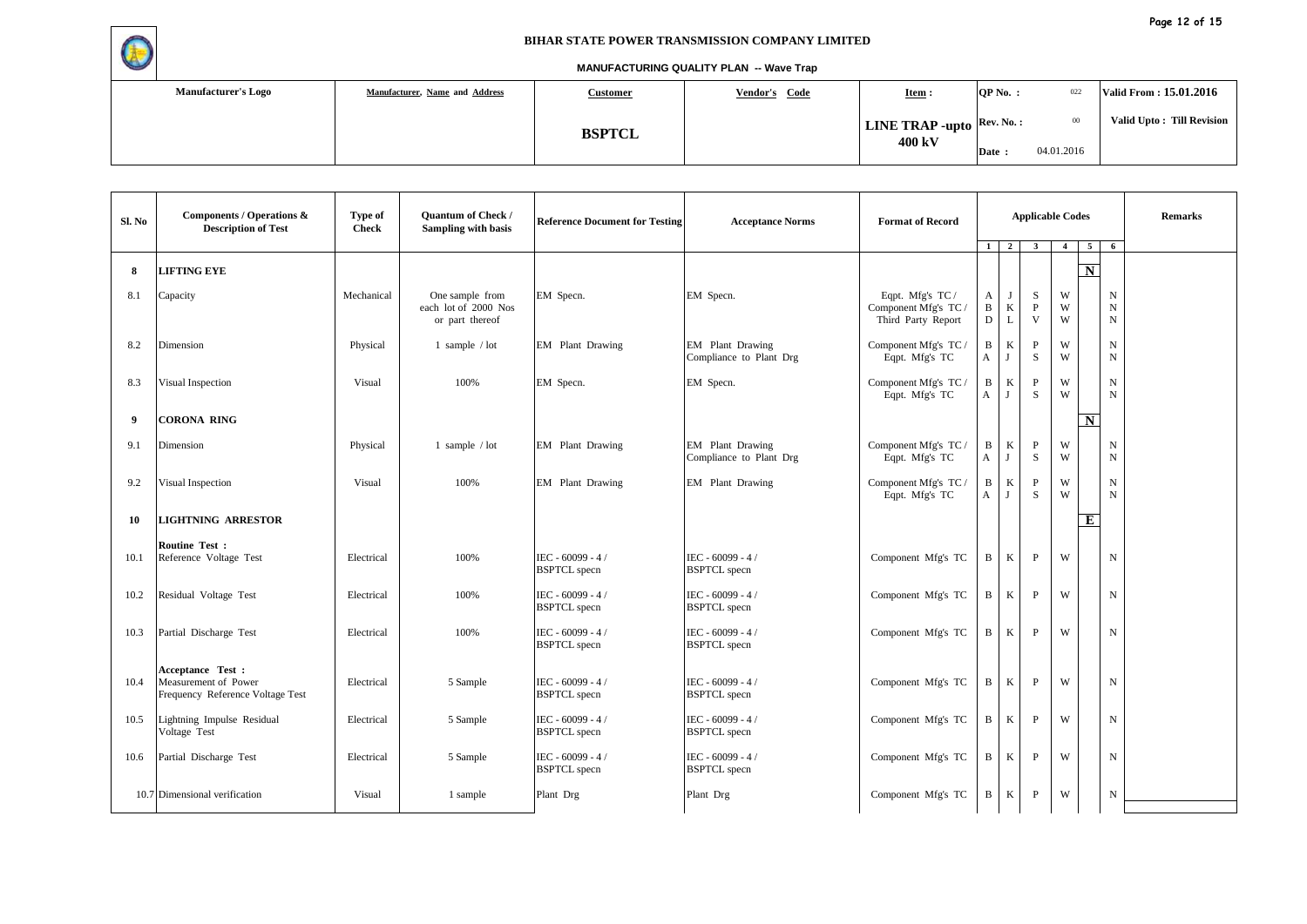

| <b>Manufacturer's Logo</b> | Manufacturer, Name and Address | <u>Customer</u> | Vendor's Code | $Item :$                                                | QP No. : | 022        | Valid From: 15.01.2016    |
|----------------------------|--------------------------------|-----------------|---------------|---------------------------------------------------------|----------|------------|---------------------------|
|                            |                                | <b>BSPTCL</b>   |               | <b>LINE TRAP -upto</b> $\left \text{Rev. No. :}\right $ |          | $^{00}$    | Valid Upto: Till Revision |
|                            |                                |                 |               | 400 kV                                                  | Date:    | 04.01.2016 |                           |

| Sl. No     | Components / Operations &<br><b>Description of Test</b> | Type of<br><b>Check</b> | Quantum of Check /<br>Sampling with basis | <b>Reference Document for Testing</b> | <b>Acceptance Norms</b>                                                                     | <b>Format of Record</b>                |                   | $1 \mid 2 \mid$ | <b>Applicable Codes</b><br>$\overline{\mathbf{3}}$ | $\overline{4}$               | $\overline{5}$ | $6\overline{6}$            | Remarks |
|------------|---------------------------------------------------------|-------------------------|-------------------------------------------|---------------------------------------|---------------------------------------------------------------------------------------------|----------------------------------------|-------------------|-----------------|----------------------------------------------------|------------------------------|----------------|----------------------------|---------|
| 11<br>11.1 | <b>CAPACITORS</b><br>Capacitance                        | Electrical              | 5 samples / lot                           | EM Specn.                             | EM Specn.                                                                                   | Component Mfg's TC /                   | $\mathbf B$       | $\rm K$         | $\mathbf{P}$                                       | W                            | E              | ${\rm N}$                  |         |
|            |                                                         |                         |                                           | <b>BSPTCL</b> specn                   | <b>BSPTCL</b> specn<br>$+ / -10%$                                                           | Eqpt. Mfg's TC                         | A                 | J               | S                                                  | W                            |                | $\mathbf N$                |         |
| 11.2       | P. F. Voltage Test                                      | Electrical              | 1 sample / lot                            | EM Specn.<br><b>BSPTCL</b> specn      | EM Specn.<br><b>BSPTCL</b> specn<br>1.5 kV for 5 Secs                                       | Component Mfg's TC /<br>Eqpt. Mfg's TC | B<br>A            | $\rm K$<br>J    | $\, {\bf P}$<br>S                                  | $\ensuremath{\text{W}}$<br>W |                | ${\bf N}$<br>$\mathbf N$   |         |
| 11.3       | Loss Angle<br>(Tan Delta)<br>$\lceil \max \rceil$       | Electrical              | 1 sample / lot                            | EM Specn.<br><b>BSPTCL</b> specn      | EM Specn.<br><b>BSPTCL</b> specn<br>0.002                                                   | Component Mfg's TC /<br>Eqpt. Mfg's TC | B<br>A            | K<br>J          | $\, {\bf P}$<br>S                                  | W<br>W                       |                | $\mathbf N$<br>$\mathbf N$ |         |
| 12         | <b>BIRD BARRIER</b>                                     |                         |                                           |                                       |                                                                                             |                                        |                   |                 |                                                    |                              | $\mathbf N$    |                            |         |
| 12.1       | Dimension                                               | Physical                | 1 sample / lot                            | EM Plant Drawing                      | EM Plant Drawing<br>Compliance to Plant Drg                                                 | Component Mfg's TC /<br>Eqpt. Mfg's TC | $\mathbf{B}$<br>A | $\bf K$<br>J    | $\, {\bf P}$<br>S                                  | W<br>W                       |                | ${\bf N}$<br>$\mathbf N$   |         |
| 12.2       | Temperature Compatibility                               | Thermal                 | 1 sample / lot                            | EM Specn.<br><b>BSPTCL</b> specn      | EM Specn.<br><b>BSPTCL</b> specn<br>No Deformation at<br>$155$ <sup>0</sup> C. for 24 hours | Component Mfg's TC /<br>Eqpt. Mfg's TC | B<br>$\mathbf{A}$ | $\bf K$<br>J    | $\mathbf{P}$<br>S                                  | $\ensuremath{\text{W}}$<br>W |                | ${\bf N}$<br>${\rm N}$     |         |
| 12.3       | Visual Inspection                                       | Visual                  | 100%                                      | EM Specn.                             | EM Specn.                                                                                   | Component Mfg's TC /<br>Eqpt. Mfg's TC | $\mathbf{B}$<br>A | K<br>J          | $\mathbf{P}$<br>S                                  | W<br>W                       |                | $\mathbf N$<br>${\rm N}$   |         |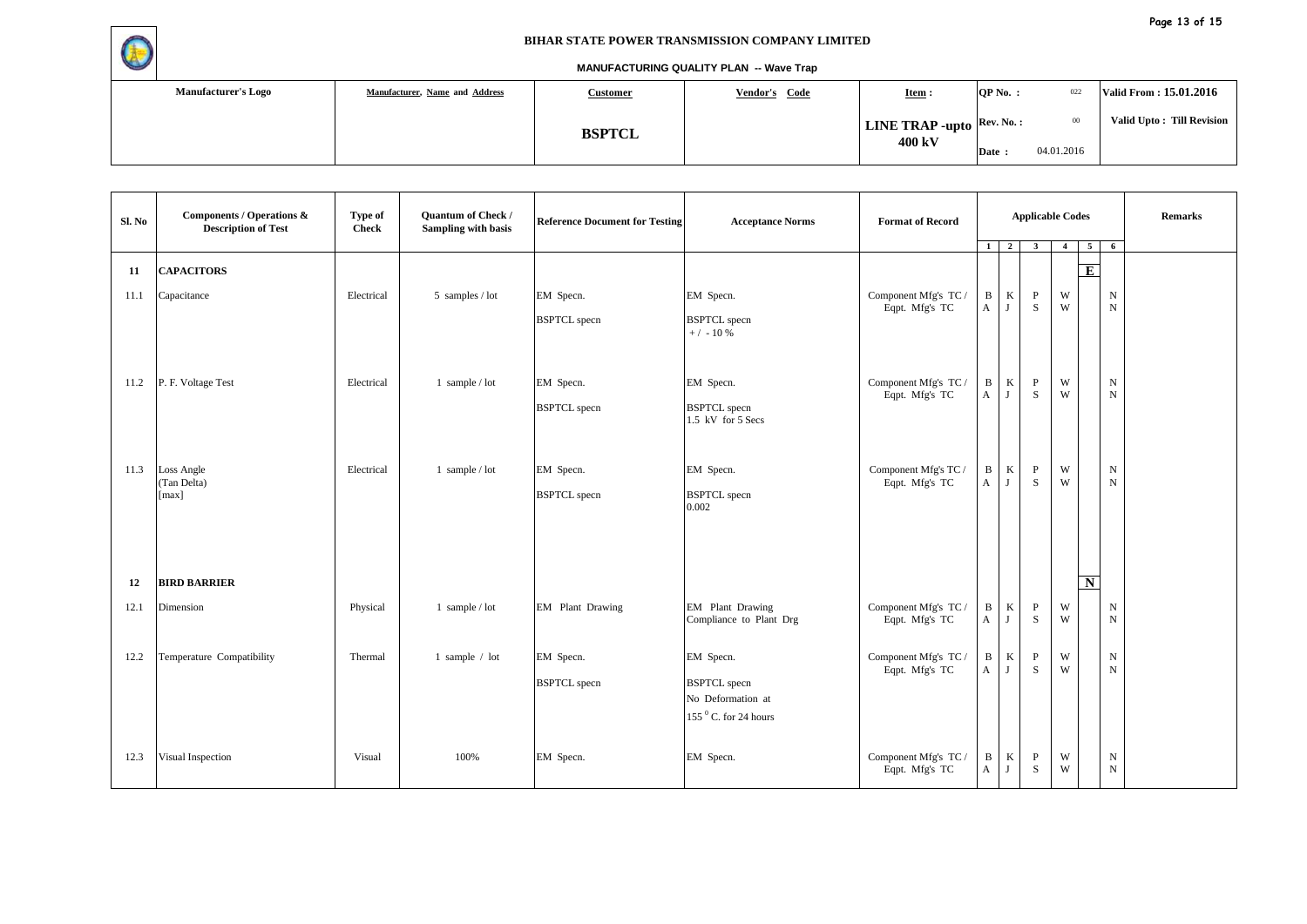

| <b>Manufacturer's Logo</b> | Manufacturer, Name and Address | <b>Customer</b> | Vendor's Code | $Item :$                                                | QP No. : | 022        | Valid From: 15.01.2016    |
|----------------------------|--------------------------------|-----------------|---------------|---------------------------------------------------------|----------|------------|---------------------------|
|                            |                                | <b>BSPTCL</b>   |               | <b>LINE TRAP -upto</b> $\left \text{Rev. No. :}\right $ |          | $00\,$     | Valid Upto: Till Revision |
|                            |                                |                 |               | 400 kV                                                  | Date:    | 04.01.2016 |                           |

| Sl. No       | <b>Components / Operations &amp;</b><br><b>Description of Test</b>                                                  | Type of<br><b>Check</b> | <b>Quantum of Check /</b><br><b>Sampling with basis</b> | <b>Reference Document for Testing</b>      | <b>Acceptance Norms</b>                                                                                                             | <b>Format of Record</b>                    | 1                 | 2 <sup>1</sup>   | <b>Applicable Codes</b><br>$\overline{\mathbf{3}}$ | $\overline{4}$ | 5 <sup>5</sup>     | 6                          | <b>Remarks</b> |
|--------------|---------------------------------------------------------------------------------------------------------------------|-------------------------|---------------------------------------------------------|--------------------------------------------|-------------------------------------------------------------------------------------------------------------------------------------|--------------------------------------------|-------------------|------------------|----------------------------------------------------|----------------|--------------------|----------------------------|----------------|
| 13           | TERMINAL CLAMP                                                                                                      |                         |                                                         |                                            |                                                                                                                                     |                                            |                   |                  |                                                    |                | $\overline{\bf N}$ |                            |                |
| 13.1         | Major Dimensions                                                                                                    | Physical                | 1 sample $/$ lot                                        | Plant Drawing /<br><b>BSPTCL</b> specn.    | Plant Drawing /<br><b>BSPTCL</b> specn.                                                                                             | Component Mfg's TC /<br>Eqpt. Mfg's TC     | B<br>$\mathbf{A}$ | $\rm K$<br>J     | $\, {\bf P}$<br>S                                  | W<br>W         |                    | $\mathbf N$<br>$\mathbf N$ |                |
| 13.2         | Tensile Test                                                                                                        | Mechanical              | 1 sample $/$ lot                                        | $IS: 5561$ /<br><b>BSPTCL</b> specn.       | $IS: 5561$ /<br><b>BSPTCL</b> specn.                                                                                                | Component Mfg's TC                         | B                 | $\mathbf K$      | P                                                  | W              |                    | $\mathbf N$                |                |
| 14           | <b>SUSPENSION HARDWARES</b>                                                                                         |                         |                                                         |                                            |                                                                                                                                     |                                            |                   |                  |                                                    |                | $\overline{E}$     |                            |                |
| 14.1         | Verification of Major Dimensions                                                                                    | Physical                | 1 set / lot                                             | Approved Drg.                              | Approved Drg.                                                                                                                       | Component Mfg's TC /                       | B                 | $\mathbf{K}$     | $\, {\bf P}$                                       | W              |                    | $\mathbf N$                |                |
|              |                                                                                                                     |                         |                                                         |                                            |                                                                                                                                     | Eqpt. Mfg's TC                             | A                 | J                | S                                                  | W              |                    | $\mathbf N$                |                |
| 14.2         | Visual Examination                                                                                                  | Visual                  | 100%                                                    |                                            | IS: 2486 Part 1 / BSPTCL specn IS: 2486 Part 1 / BSPTCL specn                                                                       | Component Mfg's TC /                       | B                 | $\bf K$          | P                                                  | W              |                    | $\mathbf N$                |                |
|              |                                                                                                                     |                         |                                                         |                                            |                                                                                                                                     | Eqpt. Mfg's TC                             | A                 | J                | S                                                  | W              |                    | $\mathbf N$                |                |
| 14.3         | Routine Mechanical Test                                                                                             | Mechanical              | $1$ No / Lot                                            | IS: 2486 Part 1 / BSPTCL specn             | IS: 2486 Part 1 / BSPTCL specn 40<br>% of min. failing load for 30 sec.<br>$40\%$ of 120 KN = 48 KN<br>No damage should be noticed. | Component Mfg's TC                         | B                 | K                | P                                                  | W              |                    | $\mathbf N$                |                |
| 15           | <b>STRUCTURES</b>                                                                                                   |                         |                                                         |                                            |                                                                                                                                     |                                            |                   |                  |                                                    |                | ${\bf E}$          |                            |                |
| a)           | Hardwares - Bolts, Nuts, Flat & Spring<br>Washers                                                                   | Physical                | One sample / lot                                        | Approved Drawing/<br><b>BSPTCL</b> specn.  | Approved Drawing /<br><b>BSPTCL</b> specn.                                                                                          | Component Mfr's TC /<br>Eqpt. Mfg's TC     | B<br>A            | $\mathbf K$<br>J | $\, {\bf p}$<br>S                                  | W<br>W         |                    | $\mathbf N$<br>$_{\rm N}$  |                |
| b)           | <b>Dimensions</b>                                                                                                   | Electrical              | One sample /<br>section / lot                           | Approved Drawing /<br><b>BSPTCL</b> specn. | Approved Drawing /<br><b>BSPTCL</b> specn.                                                                                          | Component Mfr's TC /<br>Eqpt. Mfg's TC     | B<br>A            | $\rm K$<br>J     | $\mathbf{P}$<br>S                                  | W<br>W         |                    | $\mathbf N$<br>$\mathbf N$ |                |
| $\mathbf{b}$ | Mechanical Properties<br>i) Tensile Strength<br>[min]<br>ii) Yield Strength [min]<br>[for thickness less than 20mm] | Mechanical              | One sample /<br>section / lot                           | EM Specn.                                  | EM Specn.<br>410 $N / sq.$ mm<br>250 N / sq. mm                                                                                     | Component Mfr's TC /<br>Third Party Report | B<br>D            | $\rm K$<br>L     | $\mathbf{P}$<br>V                                  | W<br>W         |                    | N<br>$\mathbf N$           |                |
|              |                                                                                                                     |                         |                                                         |                                            |                                                                                                                                     |                                            |                   |                  |                                                    |                |                    |                            |                |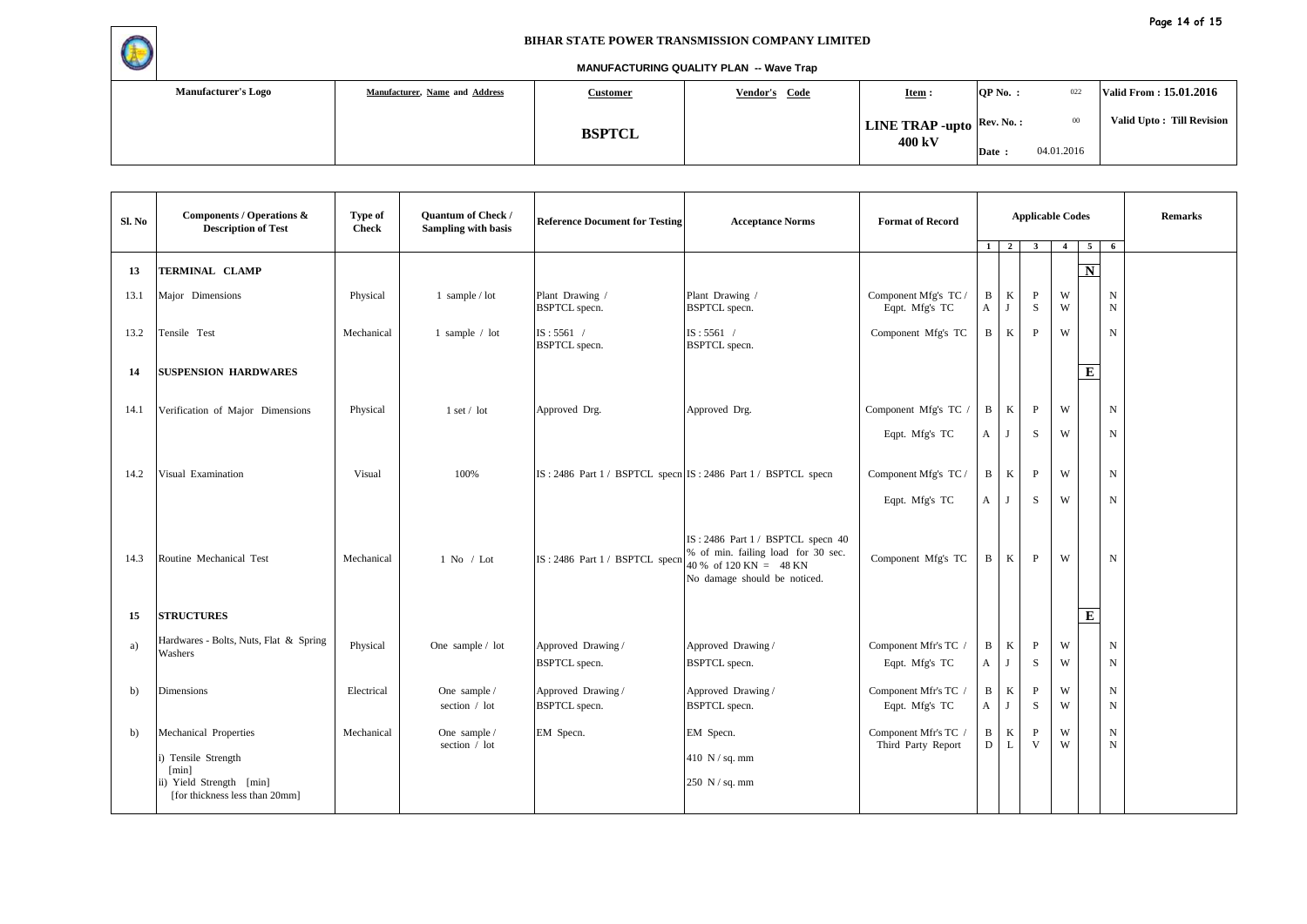

| <b>Manufacturer's Logo</b> | Manufacturer, Name and Address | <b>Customer</b> | Vendor's Code | Item:                                                   | QP No.: | 022        | Valid From: 15.01.2016     |
|----------------------------|--------------------------------|-----------------|---------------|---------------------------------------------------------|---------|------------|----------------------------|
|                            |                                | <b>BSPTCL</b>   |               | <b>LINE TRAP -upto</b> $\left \text{Rev. No. :}\right $ |         | $00\,$     | Valid Upto : Till Revision |
|                            |                                |                 |               | 400 kV                                                  | Date:   | 04.01.2016 |                            |

| Sl. No       | Components / Operations &<br><b>Description of Test</b>                                                                           | Type of<br><b>Check</b> | <b>Quantum of Check /</b><br>Sampling with basis | <b>Reference Document for Testing</b>        | <b>Acceptance Norms</b>                                                                                     | <b>Format of Record</b>                    |                   |                | <b>Applicable Codes</b> |                |           |                            | <b>Remarks</b> |
|--------------|-----------------------------------------------------------------------------------------------------------------------------------|-------------------------|--------------------------------------------------|----------------------------------------------|-------------------------------------------------------------------------------------------------------------|--------------------------------------------|-------------------|----------------|-------------------------|----------------|-----------|----------------------------|----------------|
|              |                                                                                                                                   |                         |                                                  |                                              |                                                                                                             |                                            | 1 <sup>1</sup>    | $\overline{2}$ | $\overline{\mathbf{3}}$ | $\overline{4}$ | 5         | 6                          |                |
|              | iii) Elongation<br>[min]                                                                                                          |                         | One sample /<br>section / lot                    | EM Specn.                                    | EM Specn.<br>23%                                                                                            | Component Mfr's TC /<br>Third Party Report | B<br>D            | $\bf K$<br>L   | $\mathbf{P}$<br>V       | W<br>W         |           | $\mathbf N$<br>$_{\rm N}$  |                |
| d)           | Chemical Composition<br>[max]<br>[max]<br>[max]                                                                                   | Chemical                | One sample /<br>section / lot                    | EM Specn.                                    | EM Specn.<br>0.23%<br>Carbon -<br>Sulphur - 0.050 %<br>Phosphorus - 0.050 %                                 | Component Mfr's TC /<br>Third Party Report | B<br>D            | $\,$ K<br>L    | P<br>V                  | W<br>W         |           | $\mathbf N$<br>$\mathbf N$ |                |
| $\epsilon$ ) | Hot Dip Galvanising<br>i) Thickness                                                                                               | Physical                | On component                                     | IS - 2633, 2629<br><b>BSPTCL</b> specn.      | IS - 2633, 2629<br><b>BSPTCL</b> specn.<br>5mm thick & above - 85 micron<br>2mm thick to below 5mm - 64 mic | Component Mfr's TC /<br>Eqpt. Mfg's TC     | B<br>$\mathbf{A}$ | $\bf K$<br>J   | P<br>S                  | W<br>W         |           | $_{\rm N}$<br>$\mathbf N$  |                |
|              | ii) Adhestion Test<br>[Pivot Hammer Test]                                                                                         | Mechanical              | One sample / lot                                 | IS-2633, 2629<br><b>BSPTCL</b> specn.        | IS-2633, 2629<br><b>BSPTCL</b> specn.<br>Coating should not peel off                                        | Component Mfr's TC                         | B                 | K              | $\mathbf{P}$            | W              |           | N                          |                |
|              | ii) Strip Test [min]<br>[Wt. Of Zinc coating]<br>a) 5mm thick & above<br>b) 2mm thick to below 5mm<br>c) 1.2mm thick to below 2mm | Chemical                | One sample /<br>section / lot                    | IS-2633, 2629, 4759/<br><b>BSPTCL</b> specn. | IS - 2633, 2629, 4759 /<br><b>BSPTCL</b> specn.<br>610 gm / $m^2$<br>460 gm / $m^2$<br>340 gm / $m^2$       | Component Mfr's TC                         | B                 | $\mathbf{K}$   | $\mathbf{P}$            | W              |           | $\mathbf N$                |                |
|              | iii) Precee Test<br>[Uniformity of Zn coating]                                                                                    | Chemical                | One sample / lot                                 | IS - 2633, 2629<br><b>BSPTCL</b> specn.      | IS-2633, 2629<br><b>BSPTCL</b> specn.<br>No reddish deposit<br>of copper after 6 dips<br>in CuSo4 Solution  | Component Mfr's TC                         | $\mathbf{B}$      | K              | $\, {\bf P}$            | W              |           | $\mathbf N$                |                |
| 16.0         | <b>HARDWARES</b><br>Steel - APL, KUN, LPS, SAI]                                                                                   | <b>Stainless</b>        |                                                  |                                              |                                                                                                             |                                            |                   |                |                         |                | ${\bf E}$ |                            |                |
| 16.1         | Verification of Make                                                                                                              | Visual                  | 10%                                              | <b>BSPTCL</b> Approved List                  | <b>BSPTCL</b> Approved List                                                                                 | Eqpt. Mfg's TC                             | $\mathbf{A}$      | J              | S                       | W              |           | $\mathbf N$                |                |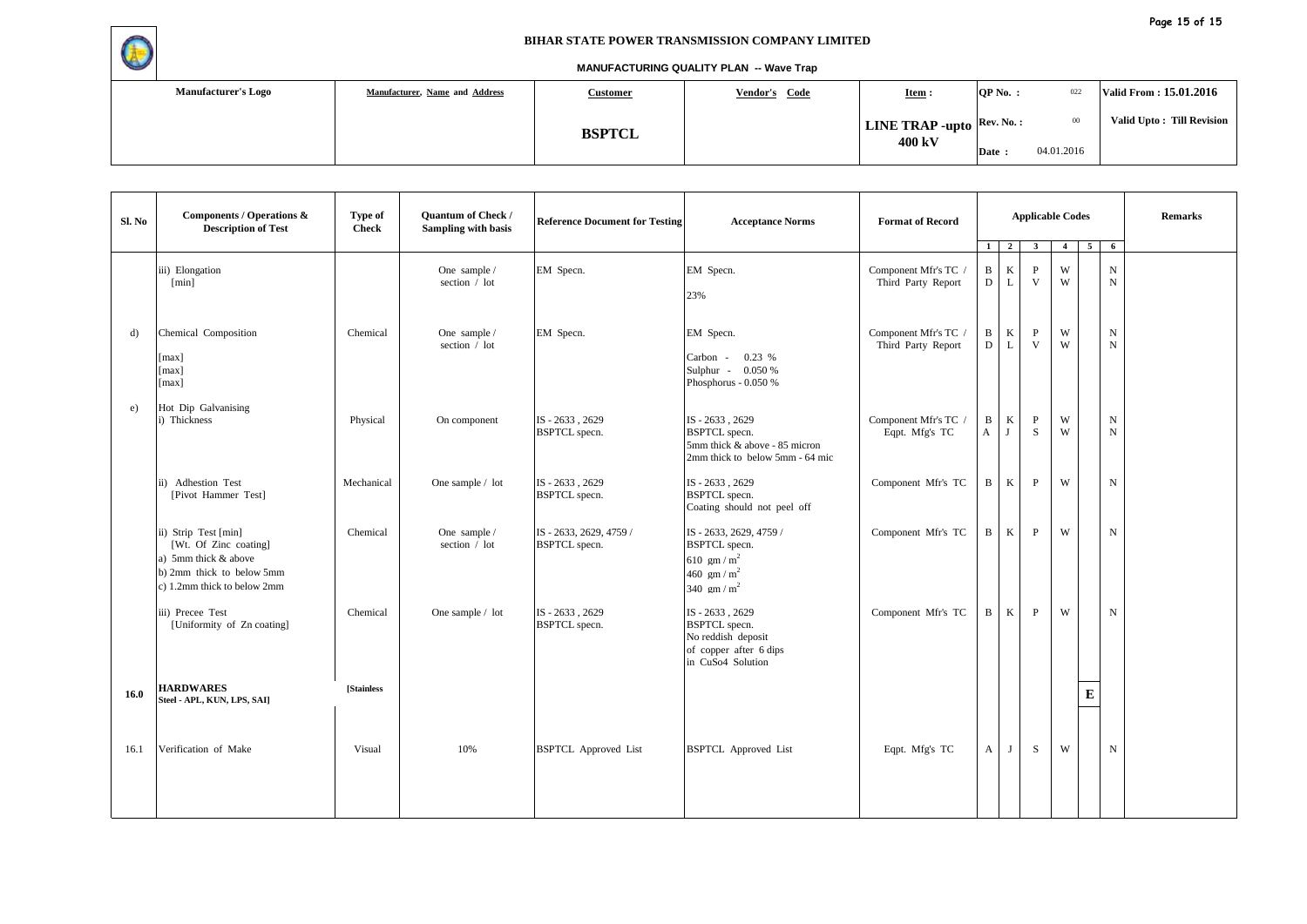

| <b>Manufacturer's Logo</b> | Manufacturer, Name and Address | <b>Customer</b> | Vendor's Code | $Item :$                                                | $QP$ No. : | 022        | Valid From: 15.01.2016    |
|----------------------------|--------------------------------|-----------------|---------------|---------------------------------------------------------|------------|------------|---------------------------|
|                            |                                | <b>BSPTCL</b>   |               | <b>LINE TRAP -upto</b> $\left \text{Rev. No.}: \right $ |            | $_{00}$    | Valid Upto: Till Revision |
|                            |                                |                 |               | 400 kV                                                  | Date:      | 04.01.2016 |                           |

| Sl. No                | <b>Components / Operations &amp;</b><br><b>Description of Test</b> | Type of<br><b>Check</b> | Quantum of Check /<br><b>Sampling with basis</b> | <b>Reference Document for Testing</b> | <b>Acceptance Norms</b> | <b>Format of Record</b> | $1 \quad 2$      |              | <b>Applicable Codes</b><br>$\mathbf{3}$ | $\overline{4}$ | $\overline{5}$<br>$6\overline{6}$ | <b>Remarks</b> |
|-----------------------|--------------------------------------------------------------------|-------------------------|--------------------------------------------------|---------------------------------------|-------------------------|-------------------------|------------------|--------------|-----------------------------------------|----------------|-----------------------------------|----------------|
| B                     | <b>INPROCESS INSPECTION</b>                                        |                         |                                                  |                                       |                         |                         |                  |              |                                         |                |                                   |                |
| 1.0                   | <b>WINDINGS</b>                                                    |                         |                                                  |                                       |                         |                         |                  |              |                                         |                |                                   |                |
| 1.1                   | Diameter                                                           | Physical                | 100%                                             | APPROVED DRAWING                      | APPROVED DRAWING        | Equp. Mfg's Log Book    | A                | J            | S                                       | W              | $\mathbf N$                       |                |
| 1.2                   | Number Of Turns                                                    | Physical                | 100%                                             | PLANT DRAWING                         | PLANT DRAWING           | Equp. Mfg's Log Book    | A                | J            | $\,$ S                                  | W              | $_{\rm N}$                        |                |
| 1.3                   | Weight                                                             | Physical                | 1 Sample / lot                                   | APPROVED DRAWING                      | APPROVED DRAWING        | Equp. Mfg's Log Book    | $\mathbf{A}$     | J            | S                                       | W              | ${\bf N}$                         |                |
| 2.0                   | <b>Assembly Of Coil</b>                                            |                         |                                                  |                                       |                         |                         |                  |              |                                         |                |                                   |                |
| 2.1                   | Dimensions                                                         | Physical                | 1 Sample / lot                                   | PLANT STANDARD                        | PLANT STANDARD          | MPR Card                | $\mathbf{A}$     | $\mathbf{J}$ | S                                       | W              | $_{\rm N}$                        |                |
| 3.0                   | <b>CURING</b>                                                      |                         |                                                  |                                       |                         |                         |                  |              |                                         |                |                                   |                |
| 3.1                   | Gluing                                                             | Thermal                 | 100%                                             | PLANT STANDARD                        | PLANT STANDARD          | MPR Card                | $\boldsymbol{A}$ | $\mathbf{J}$ | S                                       | W              | $\mathbf N$                       |                |
| $\overline{4}$<br>4.1 | <b>WELDING</b><br>Welding Procedure<br>Specification               |                         |                                                  |                                       |                         |                         | $\mathbf{A}$     | $\mathbf{J}$ | S                                       | W              | ${\bf N}$                         |                |
| 4.1                   | Welders Procedure<br>Qualification                                 |                         |                                                  |                                       |                         |                         | $\mathbf{A}$     | J            | S                                       | W              | $_{\rm N}$                        |                |
| 5.0                   | TUNING UNIT<br>(Before Foaming)                                    |                         |                                                  |                                       |                         |                         |                  |              |                                         |                |                                   |                |
| 5.1                   | Adjustment for R. min<br>(Blocking Impedence)                      | Electrical              | 100%                                             | <b>BSPTCL</b> Specn.                  | <b>BSPTCL</b> Specn.    | Equp. Mfg's Log Book    | $\mathbf{A}$     | J            | S                                       | W              | ${\rm N}$                         |                |
| 6.0                   | TUNING UNIT<br>(After Foaming)                                     |                         |                                                  |                                       |                         |                         |                  |              |                                         |                |                                   |                |
| 6.1                   | Measurement of R. min<br>(Blocking Impedence)                      | Electrical              | 100%                                             | <b>BSPTCL</b> Specn.                  | <b>BSPTCL</b> Specn.    | Equp. Mfg's Log Book    | A                | J            | S                                       | W              | $_{\rm N}$                        |                |
| 6.2                   | <b>DP</b> Test On load bearing<br>members                          | Chemical                | 1 Sample / lot                                   |                                       | No Dye Penetration      | Equp. Mfg's Log Book    | A                | J            | $\,$ S                                  | W              | ${\rm N}$                         |                |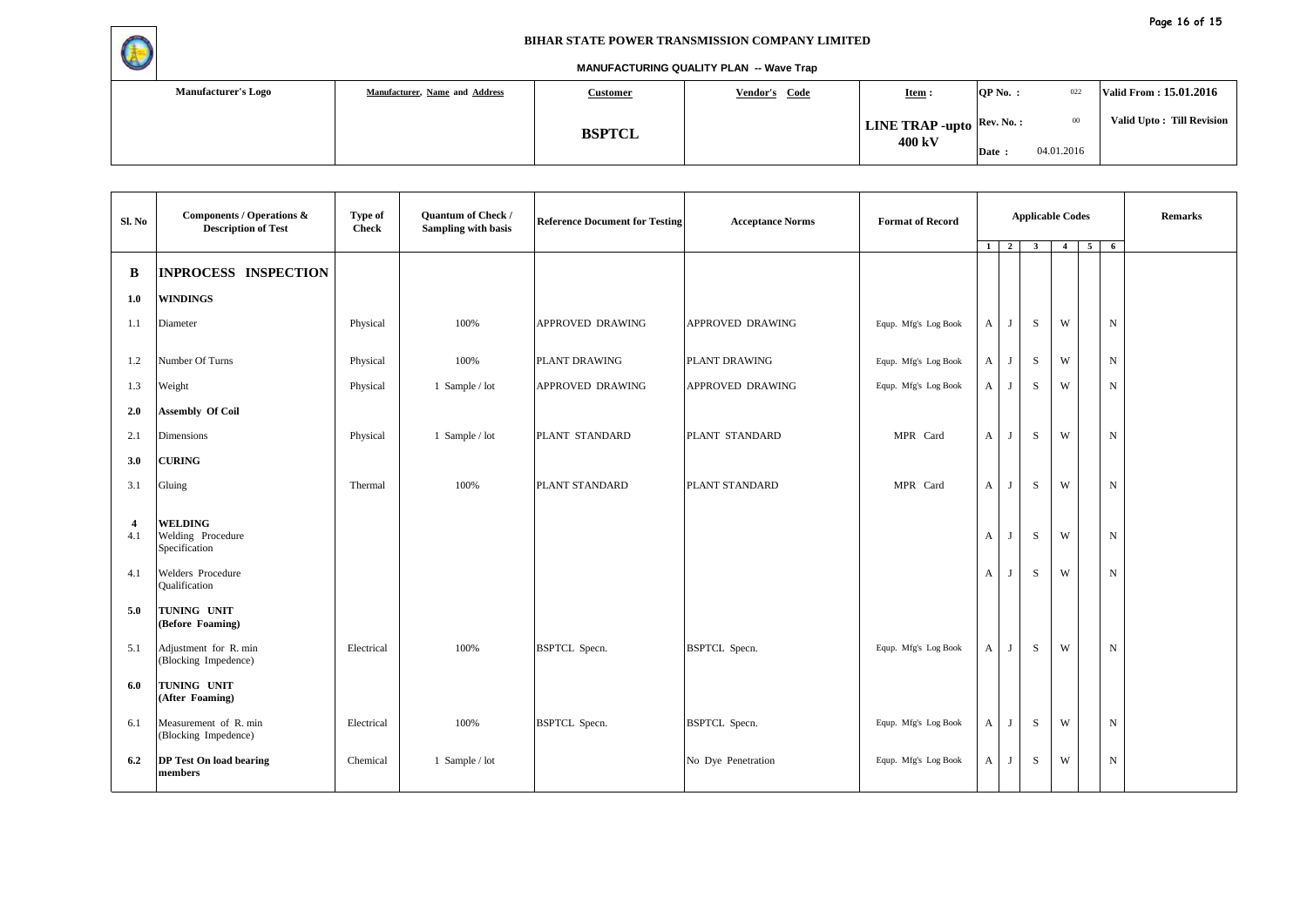

| <b>Manufacturer's Logo</b> | Manufacturer, Name and Address | <u>Customer</u> | Vendor's Code | <b>Item:</b>                                            | $OP No.$ : | 022        | Valid From: 15.01.2016     |
|----------------------------|--------------------------------|-----------------|---------------|---------------------------------------------------------|------------|------------|----------------------------|
|                            |                                | <b>BSPTCL</b>   |               | <b>LINE TRAP -upto</b> $\left \text{Rev. No. :}\right $ |            | $_{00}$    | Valid Upto : Till Revision |
|                            |                                |                 |               | 400 kV                                                  | Date:      | 04.01.2016 |                            |

| Sl. No            | Components / Operations &<br><b>Description of Test</b>                         | Type of<br><b>Check</b> | <b>Quantum of Check /</b><br><b>Sampling with basis</b> | <b>Reference Document for Testing</b> | <b>Acceptance Norms</b>              | <b>Format of Record</b> | <b>Applicable Codes</b> |                |                         |                         |   | <b>Remarks</b> |  |
|-------------------|---------------------------------------------------------------------------------|-------------------------|---------------------------------------------------------|---------------------------------------|--------------------------------------|-------------------------|-------------------------|----------------|-------------------------|-------------------------|---|----------------|--|
|                   |                                                                                 |                         |                                                         |                                       |                                      |                         | $\mathbf{1}$            | $\overline{2}$ | $\overline{\mathbf{3}}$ | $\overline{4}$          | 5 | 6              |  |
| $\mathbf C$       | <b>FINAL ACCEPTANCE &amp; TESTING</b>                                           |                         |                                                         |                                       |                                      |                         |                         |                |                         |                         |   |                |  |
|                   | ROUTINE TEST / ACCEPTANCE TEST                                                  |                         |                                                         |                                       |                                      |                         |                         |                |                         |                         |   |                |  |
| 1.0               | Dimensional & Visual Check                                                      | Physical                | 1 Sample / ;lot                                         | BSPTCL specn /<br>Approved Drawings   | BSPTCL specn /<br>Approved Drawings  | Eqpt. Mfg's TC          | A                       | J              | S                       | W/Z                     |   | Y              |  |
| 2.0               | Measurement of Blocking<br>Resistance & Impedence                               | Electrical              | 100%                                                    | IEC - 60353 /<br><b>BSPTCL</b> specn  | IEC - 60353 /<br><b>BSPTCL</b> specn | Eqpt. Mfg's TC          | $\mathbf{A}$            | J              | S                       | W/Z                     |   | Y              |  |
| 3.0               | Measurement of rated<br>inductance of the main coil<br>[At $100 \text{ k Hz}$ ] | Electrical              | 100%                                                    | IEC - 60353 /<br><b>BSPTCL</b> specn  | IEC - 60353 /<br><b>BSPTCL</b> specn | Eqpt. Mfg's TC          | $\mathbf{A}$            | J              | S                       | W/Z                     |   | Y              |  |
| 4.0               | Measurement of Power<br>Frequency Inductance of<br>the main coil [At 100 k Hz]  | Electrical              | 100%                                                    | IEC - 60353 /<br><b>BSPTCL</b> specn  | IEC - 60353 /<br><b>BSPTCL</b> specn | Eqpt. Mfg's TC          | $\mathbf{A}$            | $\mathbf{J}$   | S                       | W/Z                     |   | Y              |  |
| 5.0               | Power Frequency voltage<br>test on tuning device                                | Electrical              | 100%                                                    | IEC - 60353 /<br><b>BSPTCL</b> specn  | IEC - 60353 /<br><b>BSPTCL</b> specn | Eqpt. Mfg's TC          | A                       | J              | S                       | W/Z                     |   | Y              |  |
| D                 | PACKING & DESPATCH                                                              |                         |                                                         |                                       |                                      |                         |                         |                |                         |                         |   |                |  |
| i)                | Verification of Completeness<br>of Stage as appearing In MQP                    | Physical                | 100%                                                    | EM Packing Instruction                | EM Packing Instruction               | $\sim$                  | $\mathbf{A}$            | J              | S                       | W                       |   | $\mathbf N$    |  |
| $\overline{ii}$ ) | Check for Finish                                                                | Visual                  | 100%                                                    | EM Packing Instruction                | EM Packing Instruction               | $\sim$                  | $\mathbf{A}$            | $\mathbf{J}$   | S                       | $\ensuremath{\text{W}}$ |   | ${\bf N}$      |  |
| iii)              | Check for Packing                                                               | Visual                  | 100%                                                    | EM Packing Instruction                | <b>EM</b> Packing Instruction        |                         | $\mathbf{A}$            |                | S                       | W                       |   | $\mathbf N$    |  |